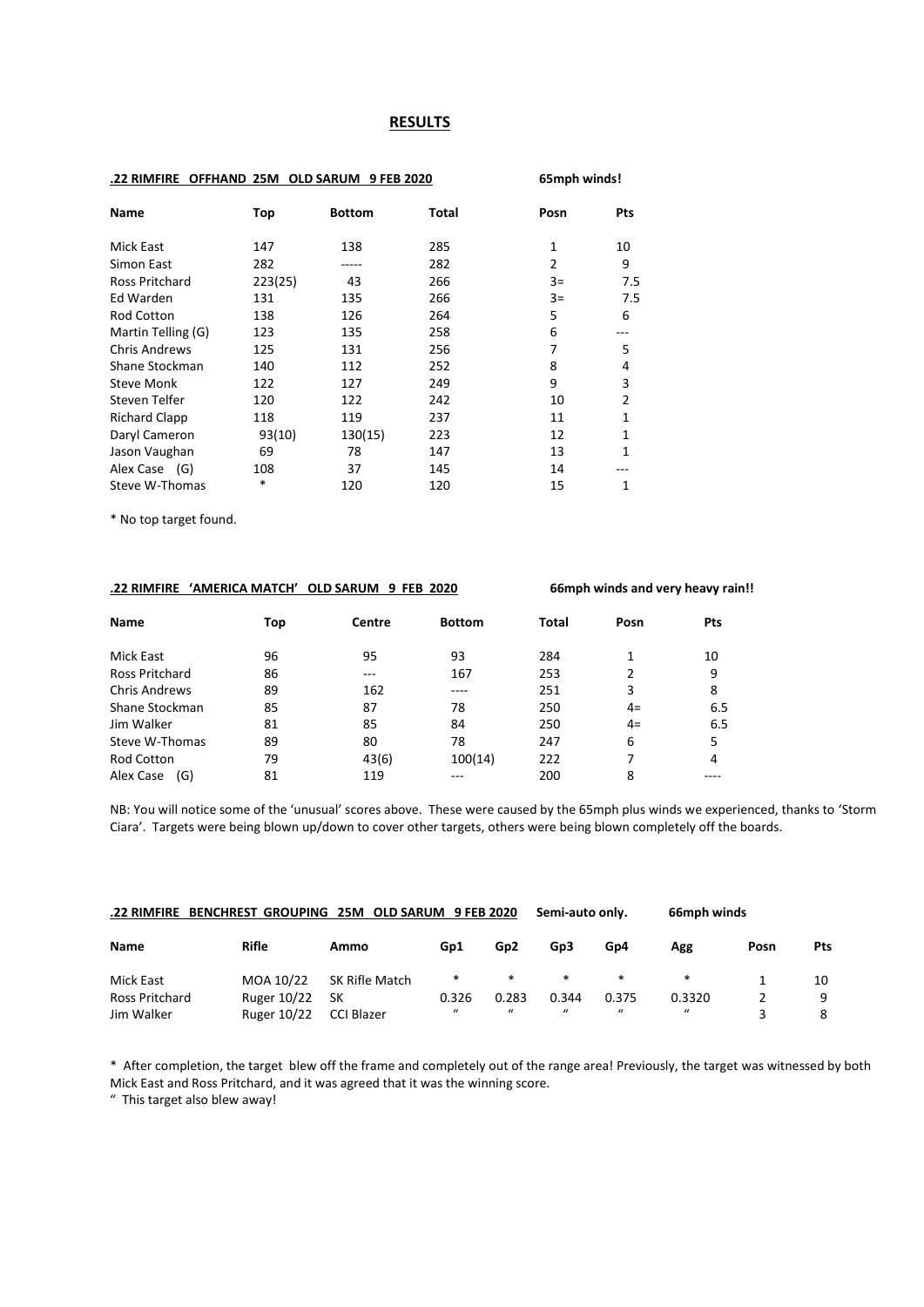## **GALLERY RIFLE (CF) OFFHAND 25M OLD SARUM 23 FEB 2020 Only 45mph winds!**

| <b>Name</b>            | Top    | <b>Bottom</b> | <b>Total</b> | Posn           | Pts            | <b>Sights</b> |
|------------------------|--------|---------------|--------------|----------------|----------------|---------------|
| <b>Mick East</b>       | 144    | 140           | 284          | $\mathbf{1}$   | 10             | Iron          |
| <b>Brian Biggs</b>     | 137    | 141           | 278          | $\overline{2}$ | 9              | Scope         |
| Ed Warden              | 138    | 138           | 276          | 3              | 8              | Iron          |
| lan Smedley            | 135    | 140           | 275          | 4              | 7              | Scope         |
| John Turnham           | 135    | 137           | 272          | 5              | 6              | Iron          |
| Simon East             | 131    | 137           | 268          | 6              | 5              | Scope         |
| Dave Johnson           | 133    | 134           | 267          | 7              | 4              | Iron          |
| Steve Jugg             | 134    | 132           | 266          | 8              | 3              | Scope         |
| <b>Chris Dauwalder</b> | 134    | 128           | 262          | 9              | $\overline{2}$ | Scope         |
| Andrea Rankin          | 130    | 130           | 260          | 10             | .22 rimfire    | Scope         |
| Shane Stockman         | 137    | 122           | 259          | 11             | $\mathbf{1}$   | Iron          |
| <b>Paul Phillips</b>   | 139    | 118           | 257          | 12             | $\mathbf{1}$   | Iron          |
| Rod Cotton             | 131    | 125           | 256          | 13             | 1              | Iron          |
| <b>Steve Monk</b>      | 122    | 132           | 254          | 14             | 1              | Iron          |
| Chris Dauwalder        | 130    | 123           | 253          | 15             | 1              | Iron          |
| Peter Kiy              | 122    | 129           | 251          | 16             | 1              | Scope         |
| <b>Richard Clapp</b>   | 120    | 125           | 245          | 17             | 1              | Scope         |
| <b>Ross Pritchard</b>  | 120    | 119           | 239          | 18             | 1              | Scope         |
| <b>Mike Boakes</b>     | 105    | 117           | 222          | 19             | $\mathbf{1}$   | Iron          |
| Jim Walker             | 98(20) | 56(10)        | 154          | 20             | $\mathbf{1}$   | Scope ?       |
| <b>Iron Sights</b>     |        |               |              |                |                |               |
| <b>Mick East</b>       | 144    | 140           | 284          | $\mathbf{1}$   | 10             |               |
| Ed Warden              | 138    | 138           | 276          | $\overline{2}$ | 9              |               |
| John Turnham           | 135    | 137           | 272          | 3              | 8              |               |
| Dave Johnson           | 133    | 134           | 267          | 4              | 7              |               |
| Shane Stockman         | 137    | 122           | 259          | 5              | 6              |               |
| <b>Paul Phillips</b>   | 139    | 118           | 257          | 6              | 5              |               |
| <b>Rod Cotton</b>      | 131    | 125           | 256          | $\overline{7}$ | 4              |               |
| <b>Steve Monk</b>      | 122    | 132           | 254          | 8              | 3              |               |
| <b>Chris Dauwalder</b> | 130    | 123           | 253          | 9              | $\overline{2}$ |               |
| <b>Mike Boakes</b>     | 105    | 117           | 222          | 10             | $\mathbf{1}$   |               |

## **GALLERY RIFLE (CF) 'AMERICA MATCH' OLD SARUM 23 FEB 2020**

| <b>Name</b>            | Top    | Centre | <b>Bottom</b> | <b>Total</b> | Posn | Pts | <b>Sights</b>  |
|------------------------|--------|--------|---------------|--------------|------|-----|----------------|
| Simon East             | 97     | 95     | 96            | 288*         | 1    | 10  | Scope          |
| <b>Rod Cotton</b>      | 91     | 87     | 86            | 264          | $2=$ | 8.5 | Iron           |
| Ed Warden              | 90     | 84     | 90            | 264          | $2=$ | 8.5 | <b>Iron</b>    |
| Steve Jugg             | 90     | 87     | 83            | 260          | 4    | 7   | Scope          |
| Mick East              | 92     | 85     | 80            | 257          | 5    | 6   | Iron           |
| <b>Chris Dauwalder</b> | 87     | 85     | 83            | 255          | 6    | 5   | Iron           |
| Lloyd Davy             | 84     | 76     | 87            | 247          | 7    | 4   | <b>Red Dot</b> |
| Dave Johnson           | 88     | 79     | 75            | 242          | 8    | 3   | Iron           |
| <b>Brian Biggs</b>     | 86     | 80     | 74            | 240          | $9=$ | 1.5 | Scope          |
| Shane Stockman         | 75     | 80     | 85            | 240          | $9=$ | 1.5 | <b>Iron</b>    |
| Ross Pritchard         | 84     | 72     | 83            | 239          | 11   | 1   | Scope          |
| Mike Boakes            | 78     | 67     | 57            | 202          | 12   |     | Iron           |
| Jim Walker             | 80     | 66     | 54            | 200          | 13   | 1   | Iron           |
| Sam Salter             | 55     | 66     | 61            | 182          | 14   | 1   | Scope          |
| Jim Walker             | 56(12) | 46(7)  | 63(8)         | 165          | 15   | LBR |                |

**\* New club record** (took his poor old dad's record)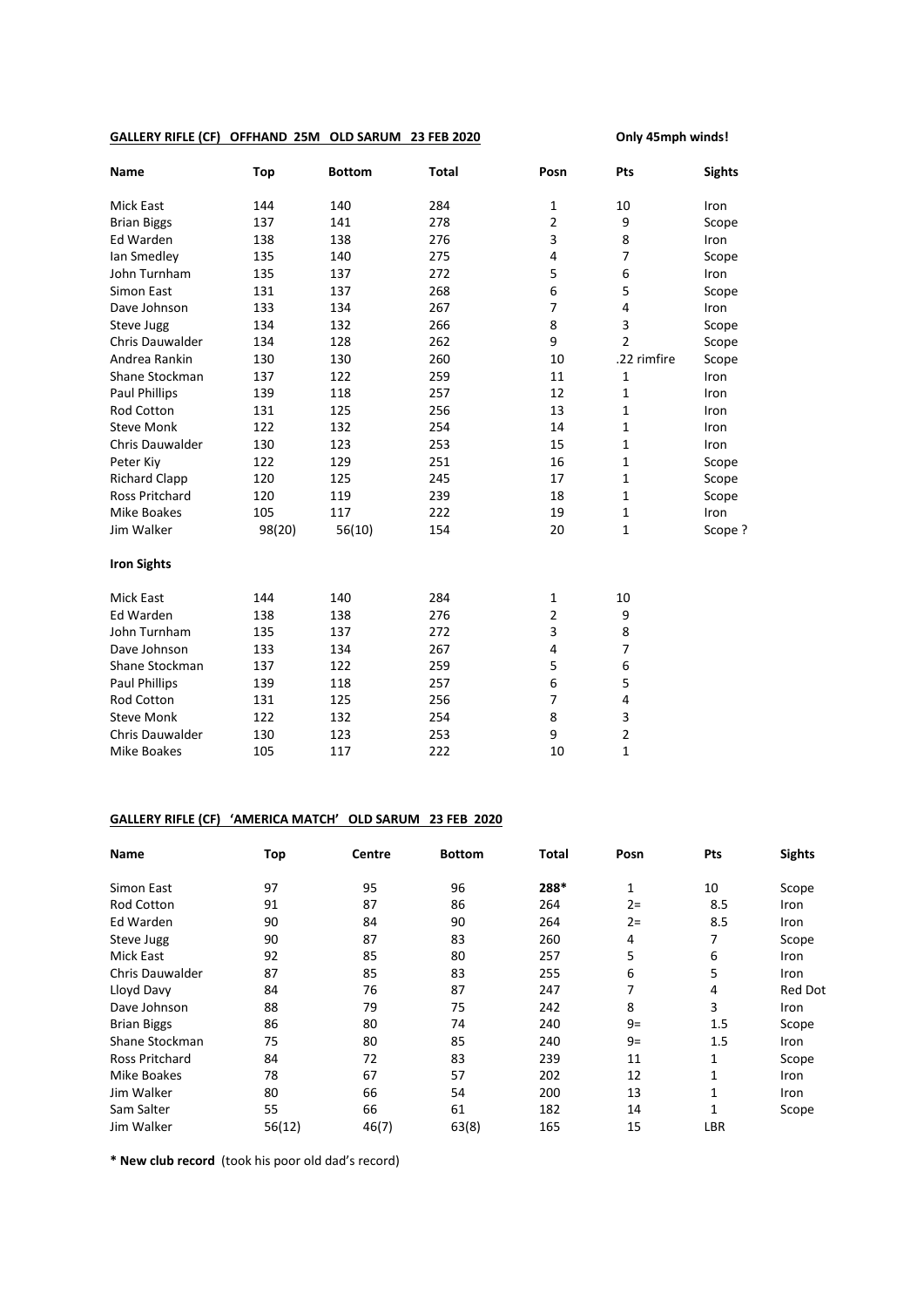## **Iron Sights**

| <b>Rod Cotton</b> | 91 | 87 | 86 | 264 | $1 =$ | 9.5 |
|-------------------|----|----|----|-----|-------|-----|
| Ed Warden         | 90 | 84 | 90 | 264 | $1=$  | 9.5 |
| Mick East         | 92 | 85 | 80 | 257 | 3     | 8   |
| Chris Dauwalder   | 87 | 85 | 83 | 255 | 4     |     |
| Dave Johnson      | 88 | 79 | 75 | 242 |       | 6   |
| Shane Stockman    | 75 | 80 | 85 | 240 | 6     | 5   |
| Mike Boakes       | 78 | 67 | 57 | 202 |       | 4   |
| Jim Walker        | 80 | 66 | 54 | 200 | 8     |     |

## **Those shown below shot the competition using a .22 rimfire rifle**

| <b>Chris Andrews</b><br><b>Richard Clapp</b><br><b>Steve Monk</b><br><b>Steve Monk</b> | 95<br>90<br>89<br>86 | 89<br>87<br>87<br>84 | 95<br>90<br>85<br>80 | 279<br>267<br>261<br>250 | 1<br>2<br>3<br>2 <sup>nd</sup> attempt |    |                |
|----------------------------------------------------------------------------------------|----------------------|----------------------|----------------------|--------------------------|----------------------------------------|----|----------------|
| .22 rimfire pistol                                                                     |                      |                      |                      |                          |                                        |    |                |
| Simon East                                                                             | 83                   | 79                   | 80                   | $242*$                   | 1                                      | 10 | <b>Red Dot</b> |
| Dave Johnson                                                                           | 67                   | 85                   | 75                   | 227                      | 2                                      | 9  |                |
| Shane Stockman                                                                         | 67                   | 56                   | 70                   | 197                      | 3                                      | 8  | Iron           |
| Mick East                                                                              | 85                   | 48                   | 56                   | 189                      | 4                                      | 7  | Scope          |
| Steve Jugg                                                                             | 41                   | 70                   | 68                   | 179                      | 5                                      | 6  |                |
| <b>Chris Dauwalder</b>                                                                 | 47                   | 60                   | 47                   | 154                      | 6                                      | 5  | Iron           |

**\* Another new club record.**

# **.22 RIMFIRE OFFHAND 25M OLD SARUM 1 MAR 2020**

| Name                  | Top | <b>Bottom</b> | Total | Posn                    | Pts          |
|-----------------------|-----|---------------|-------|-------------------------|--------------|
| Mick East             | 145 | 146           | 291   | $1=$                    | 9.5          |
| Simon East            | 146 | 145           | 291   | $1=$                    | 9.5          |
| Ed Warden             | 143 | 146           | 289   | 3                       | 8            |
| Chris Dauwalder       | 138 | 145           | 283   | 4                       | 7            |
| Rod Cotton            | 142 | 139           | 281   | 5                       | 6            |
| Dave Johnson          | 141 | 138           | 279   | 6                       | 5            |
| James Thompson        | 139 | 137           | 276   | 7                       | 4            |
| Steve W-Thomas        | 136 | 137           | 273   | 8                       | 3            |
| Alex Harding          | 135 | 134           | 269   | $9=$                    | 1.5          |
| Shane Stockman        | 135 | 134           | 269   | $9=$                    | $1.5\,$      |
| Daryl Cameron         | 135 | 132           | 267   | $11 =$                  | $\mathbf{1}$ |
| <b>Ross Pritchard</b> | 136 | 131           | 267   | $11 =$                  | $\mathbf{1}$ |
| <b>Graham Downer</b>  | 132 | 132           | 264   | 13                      | $\mathbf{1}$ |
| <b>Ashley Rollett</b> | 132 | 129           | 261   | 14                      | $\mathbf{1}$ |
| Mark Smith            | 126 | 131           | 257   | 15                      | 1            |
| Shane Pattern (G)     | 132 | 118           | 250   | 16                      |              |
| Harold Isaac          | 112 | 112           | 224   | 17                      | 1            |
| Ben Fulford (G)       | 122 | 57            | 179   | 18                      |              |
| Mick East             | 147 | 145           | 292   | 2 <sup>nd</sup> attempt |              |
| Ben Fulford (G)       | 45  | 95            | 140   | 2 <sup>nd</sup> attempt |              |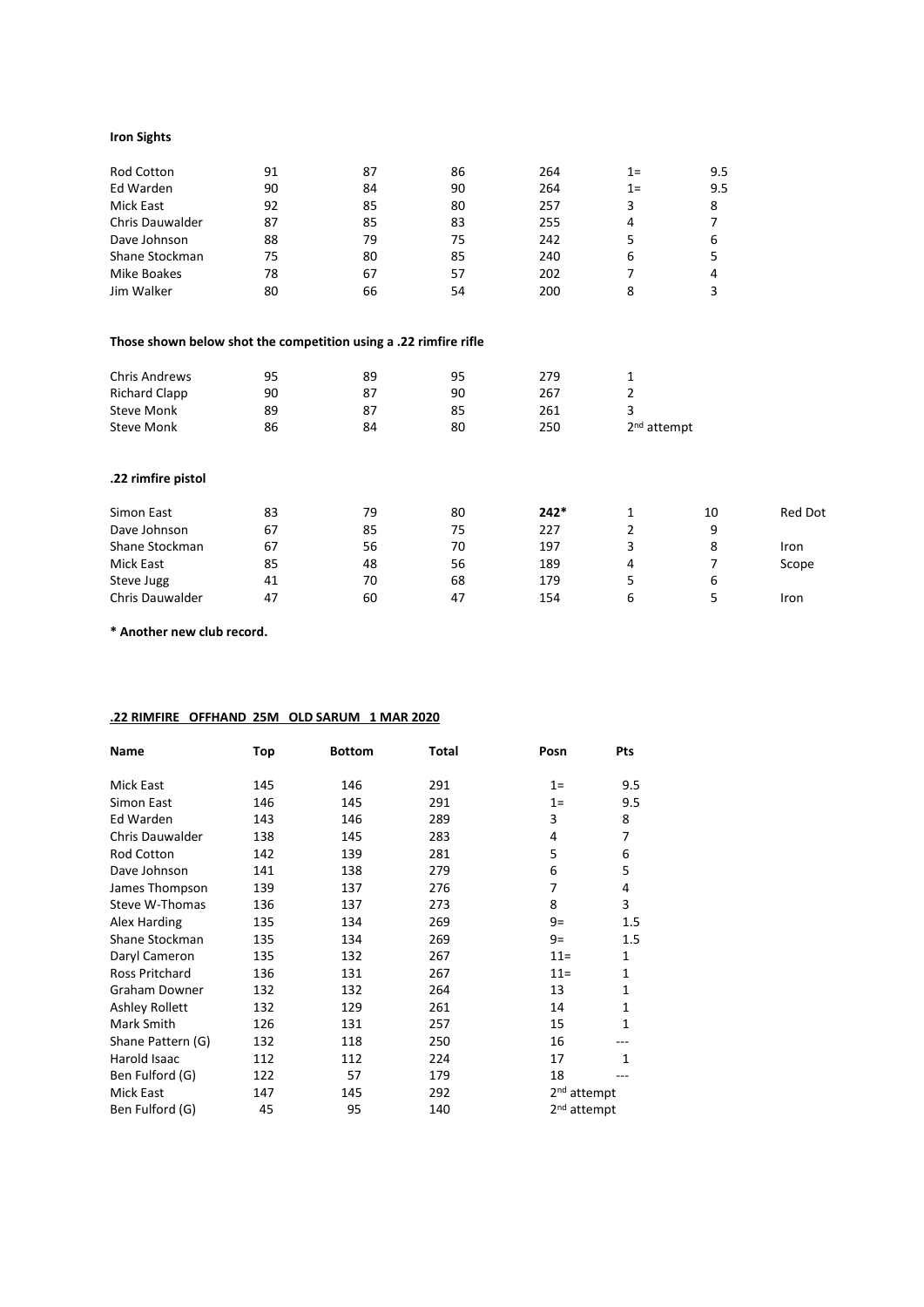# **.22 RIMFIRE 'TIMED & PRECISION 1' OLD SARUM 1 MAR 2020**

| <b>Name</b>            | <b>P1</b> | P <sub>2</sub> | P3   | Total  | Posn                      | Pts            |
|------------------------|-----------|----------------|------|--------|---------------------------|----------------|
| Mick East              | 119.3     | 119.7          | 59.4 | 297.14 | 1                         | 10             |
| Simon East             | 119.5     | 118.5          | 60.3 | 297.13 | 2                         | 9              |
| <b>Chris Dauwalder</b> | 115.1     | 120.5          | 60.3 | 295.9  | 3                         | 8              |
| Ed Warden              | 117.4     | 119.3          | 58.0 | 294.7  | 4                         | 7              |
| Graham Downer          | 119.5     | 113.0          | 58.1 | 290.6  | 5                         | 6              |
| Shane Stockman         | 115.4     | 114.3          | 59.3 | 288.10 | 6                         | 5              |
| <b>Rod Cotton</b>      | 118.3     | 112.3          | 58.1 | 288.7  | 7                         | 4              |
| James Thompson         | 114.2     | 116.2          | 52.1 | 282.5  | 8                         | 3              |
| <b>Ross Pritchard</b>  | 111.2     | 112.0          | 58.1 | 281.3  | 9                         | $\overline{2}$ |
| Dave Johnson           | 108.2     | 115.1          | 57.0 | 280.3  | 10                        | 1              |
| Alex Harding           | 114.4     | 109.1          | 55.0 | 278.5  | 11                        | 1              |
| Sam Salter             | 103.2     | 111.1          | 58.1 | 272.4  | 12                        | 1              |
| Harold Isaac           | 102.1     | 107.0          | 57.2 | 266.3  | 13                        | 1              |
| Ben Fulford (G)        | 105.2     | 101.1          | 55.1 | 261.4  | 14                        |                |
| Jim Walker             | 98.0      | 103.1          | 49.0 | 250.1  | 15                        | 1              |
| Jason Vaughan          | 77.0      | 91.1           | 53.0 | 221.1  | 16                        | 1              |
| <b>Brian Biggs</b>     | 119.3     | 115.2          | 58.0 | 292.5  | 2 <sup>nd</sup> attempt * |                |
| Ben Fulford (G)        | 49.0      | 100.1          | 39.0 | 188.1  | 2 <sup>nd</sup> attempt   |                |

\* First attempt resulted in some sort of failure. No scores submitted.

#### **.22 Rimfire Pistol**

| Dave Johnson       | 102.0 | 117.2 | 57.1 | 276.3 |   |
|--------------------|-------|-------|------|-------|---|
| Ed Warden          | 68.1  | 98.0  | 55.0 | 221.1 |   |
| <b>Brian Biggs</b> | 81.1  | 65.0  | 51.0 | 197.1 | 3 |
| Ashley Rollett     | 77.1  | 70.0  | 48.0 | 195.1 | 4 |

## **.22 RIMFIRE BENCHREST SCORE 25M OLD SARUM 1 MAR 2020 Semi-auto only.**

| <b>Name</b>            | Rifle              | Ammo                         | <b>Score</b> | Posn            | <b>Points</b> |
|------------------------|--------------------|------------------------------|--------------|-----------------|---------------|
| <b>Chris Dauwalder</b> | Tac Inn 10/22      | SK Rifle Match               | 243.8        |                 | 10            |
| Mick East              | MOA 10/22          | SK Rifle Match               | 239.7        | 2               | 9             |
| Ben Fulford (G)        | Anschutz 54        | RWS R50 237.6                | 3            | --- Bolt Action |               |
| <b>Ross Pritchard</b>  | <b>Ruger 10/22</b> | SK Rifle Match               | 231.2        | 4               | 8             |
| Dave Johnson           | Savage A22         | SK Rifle Match               | 228.4        | 5               | 7             |
| Jim Walker             | <b>Ruger 10/22</b> | <b>CCI Blazer/Eley Sport</b> | 193.3        | 6               | 6             |
| Mark Smith             | Remington 597      | Eley                         | 189.2        |                 | 5.            |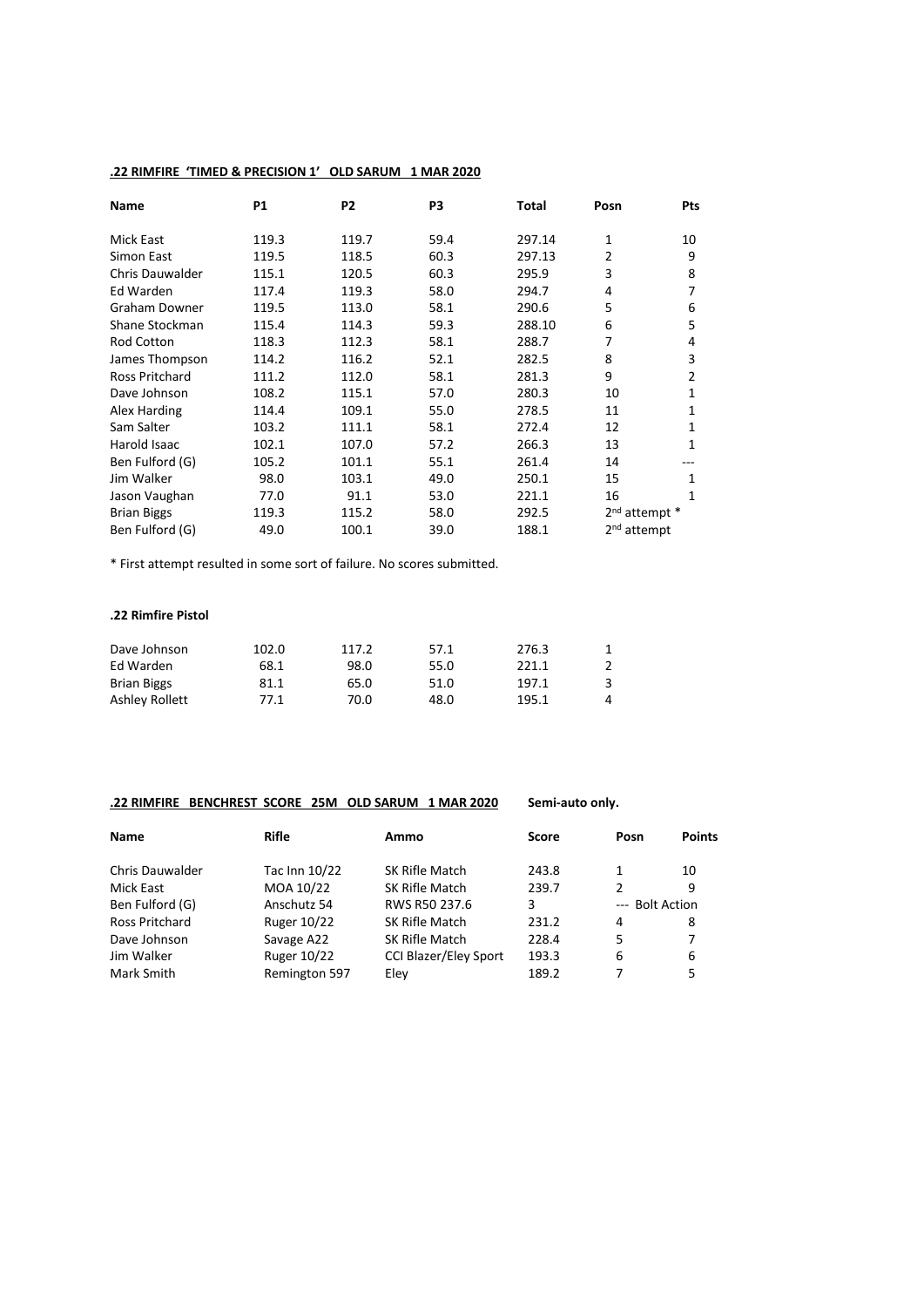## **GALLERY RIFLE (CF) OFFHAND 25M OLD SARUM 8 MAR 2020**

| Name                   | Top     | <b>Bottom</b> | <b>Total</b> | Posn                    | Pts              | <b>Sights</b> |
|------------------------|---------|---------------|--------------|-------------------------|------------------|---------------|
| Mick East              | 146     | 144           | 290*         | $\mathbf{1}$            | 10               | Iron          |
| <b>Mick East</b>       | 141     | 142           | 283          | $\overline{2}$          | ---              | Scope         |
| Ed Warden              | 137     | 140           | 277          | 3                       | 9                | Iron          |
| Ed Warden              | 141     | 133           | 274          | 4                       | ---              | Scope         |
| <b>Chris Dauwalder</b> | 134     | 135           | 269          | 5                       | 8                | Scope         |
| <b>Brian Biggs</b>     | 136     | 131           | 267          | 6                       | 7                | Scope         |
| <b>Rod Cotton</b>      | 133     | 133           | 266          | $\overline{7}$          | 6                | Iron          |
| Steve Jugg             | 131     | 134           | 265          | 8                       | 5                | Scope         |
| <b>Steve Telfer</b>    | 120     | 134           | 254          | 9                       | 4                | Iron          |
| Dave Johnson           | 122     | 131           | 253          | $10=$                   | 3                | Iron          |
| Andrea Rankin          | 129     | 124           | 253          | $10 =$                  | .22 rimfire      | Scope         |
| <b>Harold Isaac</b>    | 122     | 123           | 245          | 12                      | $\overline{2}$   | Scope         |
| Mark Smith             | 129     | 115           | 244          | 13                      | 1                | Scope         |
| <b>Chris Dauwalder</b> | 121     | 119           | 240          | 14                      | ---              | Iron          |
| <b>Ross Pritchard</b>  | 147(18) | 92(12)        | 239          | 15                      | $\mathbf{1}$     | Scope         |
| <b>Mike Boakes</b>     | 108     | 128           | 236          | 16                      | 1                | Iron          |
| Steve W-Thomas         | 116     | 113           | 229          | 17                      | 1                | Iron          |
| Rod Cotton             | 133     | 129           | 262          | 2 <sup>nd</sup> attempt |                  | Iron          |
| Rod Cotton             | 129     | 124           | 253          |                         | 3rd attempt Iron |               |
| <b>Iron Sights</b>     |         |               |              |                         |                  |               |
| <b>Mick East</b>       | 146     | 144           | 290*         | 1                       | 10               |               |
| Ed Warden              | 137     | 140           | 277          | $\overline{2}$          | 9                |               |
| Rod Cotton             | 133     | 133           | 266          | 3                       | 8                |               |
| <b>Steve Telfer</b>    | 120     | 134           | 254          | 4                       | $\overline{7}$   |               |
| Dave Johnson           | 122     | 131           | 253          | 5                       | 6                |               |
| <b>Chris Dauwalder</b> | 121     | 119           | 240          | 6                       | 5                |               |
| <b>Mike Boakes</b>     | 108     | 128           | 236          | $\overline{7}$          | 4                |               |
| Steve W-Thomas         | 116     | 113           | 229          | 8                       | 3                |               |
| <b>Rod Cotton</b>      | 133     | 129           | 262          | 2 <sup>nd</sup> attempt |                  |               |
| Rod Cotton             | 129     | 124           | 253          | 3rd attempt             |                  |               |

**\* New club record – Iron sights**

## **GALLERY RIFLE (CF) 'ME 2' OLD SARUM 8 MAR 2020**

| <b>Name</b>                                  | Top   | <b>Bottom</b> | <b>Total</b> | Posn                    | Pts | <b>Sights</b> |
|----------------------------------------------|-------|---------------|--------------|-------------------------|-----|---------------|
| Mick East                                    | 99.4  | 115.11        | $214.15*$    | $\mathbf{1}$            | 10  | Scope         |
| Dave Johnson                                 | 107.6 | 96.1          | $203.7*$     | 2                       | 9   | Iron          |
| Chris Dauwalder                              | 93.2  | 89.3          | 182.5        | 3                       | 8   | Iron          |
| <b>Steve Telfer</b>                          | 77.5  | 91.3          | 168.8        | 4                       | 7   | Iron          |
| Rod Cotton                                   | 88.4  | 79.2          | 167.6        | 5                       | 6   | Iron          |
| Steve W-Thomas                               | 48.0  | 43.1          | 91.1         | 6                       | 5   | Iron          |
| <b>Iron Sights</b>                           |       |               |              |                         |     |               |
| Dave Johnson                                 | 107.6 | 96.1          | $203.7*$     | $\mathbf{1}$            | 10  |               |
| Chris Dauwalder                              | 93.2  | 89.3          | 182.5        | $\overline{2}$          | 9   |               |
| <b>Steve Telfer</b>                          | 77.5  | 91.3          | 168.8        | 3                       | 8   |               |
| Rod Cotton                                   | 88.4  | 79.2          | 167.6        | 4                       | 7   |               |
| Steve W-Thomas                               | 48.0  | 43.1          | 91.1         | 5                       | 6   |               |
| * 2 new club records, Scoped and Iron sights |       |               |              |                         |     |               |
| .22 Rimfire - Pistol                         |       |               |              |                         |     |               |
| Dave Johnson                                 | 93.5  | 106.4         | 199.9        | 1                       | 10  |               |
| Steve Jugg                                   | 87.2  | 89.2          | 176.4        | $\overline{2}$          | 9   |               |
| <b>Rod Cotton</b>                            | 76.1  | 100.1         | 176.2        | 3                       | 8   |               |
| <b>Chris Dauwalder</b>                       | 89.1  | 84.1          | 173.2        | 4                       | 7   |               |
| Ed Warden                                    | 78.3  | 83.2          | 161.5        | 5                       | 6   |               |
| <b>Brian Biggs</b>                           | 73.4  | 80.0          | 153.4        | 6                       | 5   |               |
| Ed Warden                                    | 89.2  | 98.3          | 187.5        | 2 <sup>nd</sup> attempt |     |               |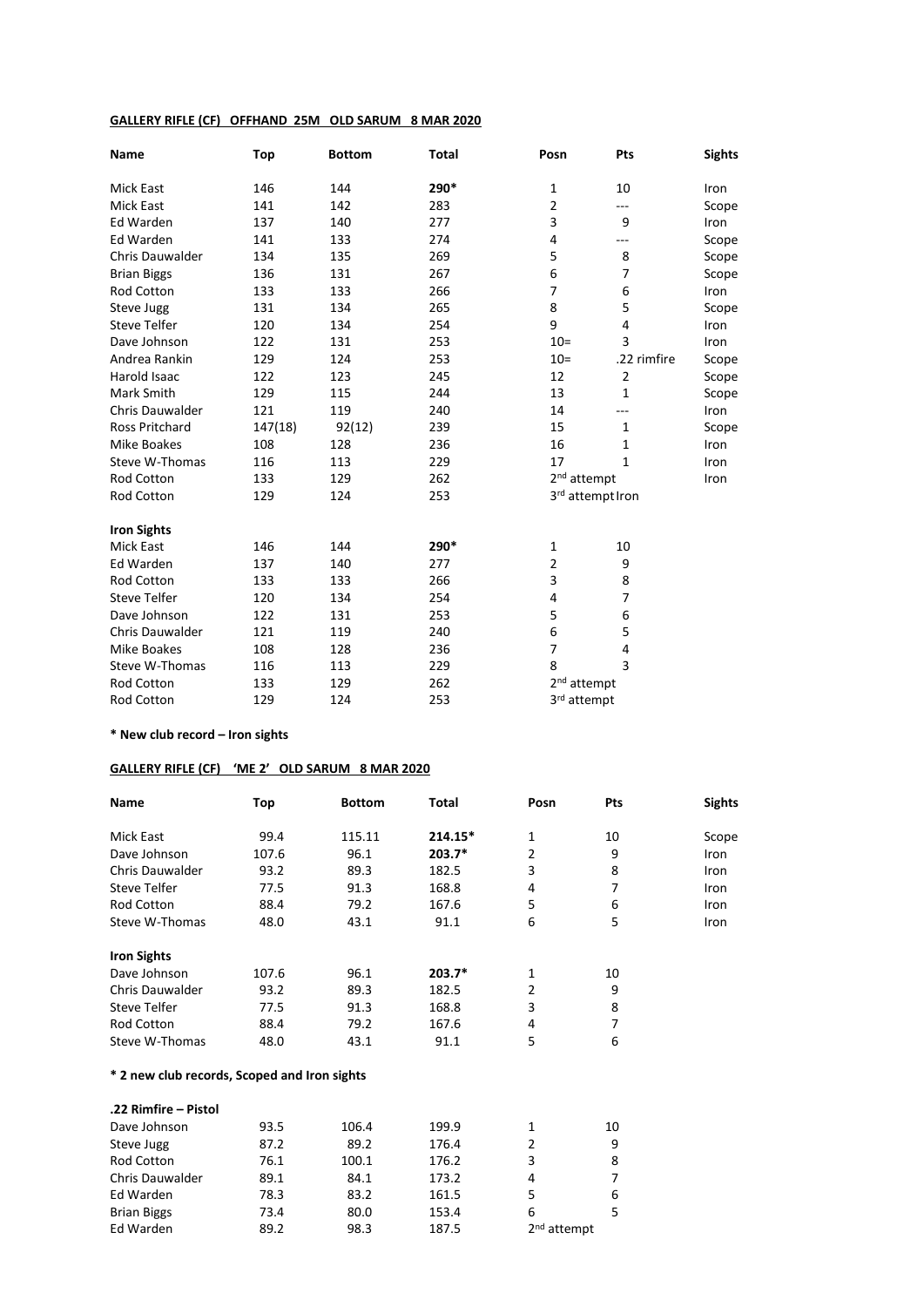#### **.22 RIMFIRE OFFHAND 25M OLD SARUM 15 MAR 2020**

| <b>Name</b>            | Top | <b>Bottom</b> | Total | Posn           | Pts          |
|------------------------|-----|---------------|-------|----------------|--------------|
| Mick East              | 146 | 145           | 291   | 1              | 10           |
| Simon East             | 144 | 145           | 289   | $\overline{2}$ | 9            |
| Alex Harding           | 146 | 139           | 285   | 3              | 8            |
| <b>Sharon Yates</b>    | 139 | 142           | 281   | 4              | Rested       |
| <b>Rod Cotton</b>      | 136 | 137           | 273   | 5              | 7            |
| James Thompson         | 141 | 131           | 272   | 6              | 6            |
| <b>Chris Dauwalder</b> | 130 | 139           | 269   | 7              | 5            |
| <b>Chris Andrews</b>   | 126 | 140           | 266   | $8=$           | 3.5          |
| Mark Smith             | 134 | 132           | 266   | $8=$           | 3.5          |
| Steve Jugg             | 133 | 128           | 261   | 10             | 2            |
| Shane Stockman         | 124 | 136           | 260   | 11             | 1            |
| <b>Ross Pritchard</b>  | 120 | 135           | 255   | 12             | $\mathbf{1}$ |
| Georgina Pilbor'gh (G) | 125 | 128           | 253   | 13             | ---          |
| Sasha Dauwalder (G)    | 131 | 117           | 248   | 14             |              |
| Damien Handley (G)     | 121 | 119           | 240   | 15             |              |
| Gary Jefferies         | 123 | 113           | 236   | 16             | 1            |

## **.22 RIMFIRE 'MULTI-TARGET' OLD SARUM 15 MAR 2020**

| <b>Name</b>            | Left | Right | Total  | Posn                    | Pts            |
|------------------------|------|-------|--------|-------------------------|----------------|
| Chris Dauwalder        | 56.8 | 54.3  | 110.11 | $\mathbf{1}$            | 10             |
| Mick East              | 54.4 | 52.2  | 106.6  | $\overline{2}$          | 9              |
| Simon East             | 49.0 | 56.4  | 105.4  | 3                       | 8              |
| Rod Cotton             | 44.2 | 54.2  | 98.4   | 4                       | 7              |
| Alex Harding           | 48.1 | 48.1  | 96.2   | 5                       | 6              |
| <b>Chris Andrews</b>   | 48.3 | 47.3  | 95.6   | 6                       | 5              |
| Shane Stockman         | 47.1 | 46.0  | 93.1   | 7                       | 4              |
| Ross Pritchard         | 41.2 | 50.2  | 91.4   | 8                       | 3              |
| James Thompson         | 45.0 | 45.1  | 90.1   | 9                       | $\overline{2}$ |
| Gary Jefferies         | 41.2 | 44.1  | 85.3   | $10=$                   | 1              |
| Steve Jugg             | 42.1 | 43.2  | 85.3   | $10=$                   | 1              |
| Damien Handley (G)     | 43.0 | 41.0  | 84.0   | 12                      |                |
| Georgina Pilborough(G) | 40.1 | 43.3  | 83.4   | 13                      |                |
| Sasha Dauwalder (G)    | 30.0 | 31.0  | 61.0   | 14                      |                |
| Mark Smith             | 34.1 | 14.0  | 48.1   | 15                      | $\mathbf{1}$   |
| .22 Rimfire Pistol     |      |       |        |                         |                |
| Simon East             | 44.0 | 49.2  | 93.2   | 1                       |                |
| Dave Johnson           | 37.1 | 39.1  | 76.2   | 2                       |                |
| Steve Jugg             | 35.1 | 32.0  | 67.1   | 3                       |                |
| Dave Johnson           | 41.0 | 45.1  | 86.1   | 2 <sup>nd</sup> attempt |                |

## **.22 RIMFIRE BENCHREST SCORE 25M OLD SARUM 15 MAR 2020 Any Rifle**

| <b>Name</b>            | Rifle                | Ammo                | <b>Score</b> | Posn          | <b>Points</b> |
|------------------------|----------------------|---------------------|--------------|---------------|---------------|
| Mick East              | <b>BSA Int Mk II</b> | SK Rifle Match      | 250.17       | 1             | 10            |
| Ross Pritchard         | Anschutz 54          | <b>RWS Match</b>    | 247.10       | $\mathcal{P}$ | 9             |
| Dave Johnson           | CZ 455               | SK Rifle Match      | 237.10       | 3             | 8             |
| <b>Rod Cotton</b>      | Walther              | Eley Match          | 237.6        | 4             | 7             |
| <b>Chris Dauwalder</b> | Anschutz             | <b>CCI Standard</b> | 229.3        | 5             | 6             |
| Shane Stockman         | CZ 452               | <b>RWS Target</b>   | 229.0        | 6             | 5             |
| Sasha Dauwalder (G)    | Anschutz             | <b>CCI Standard</b> | 211.2        |               |               |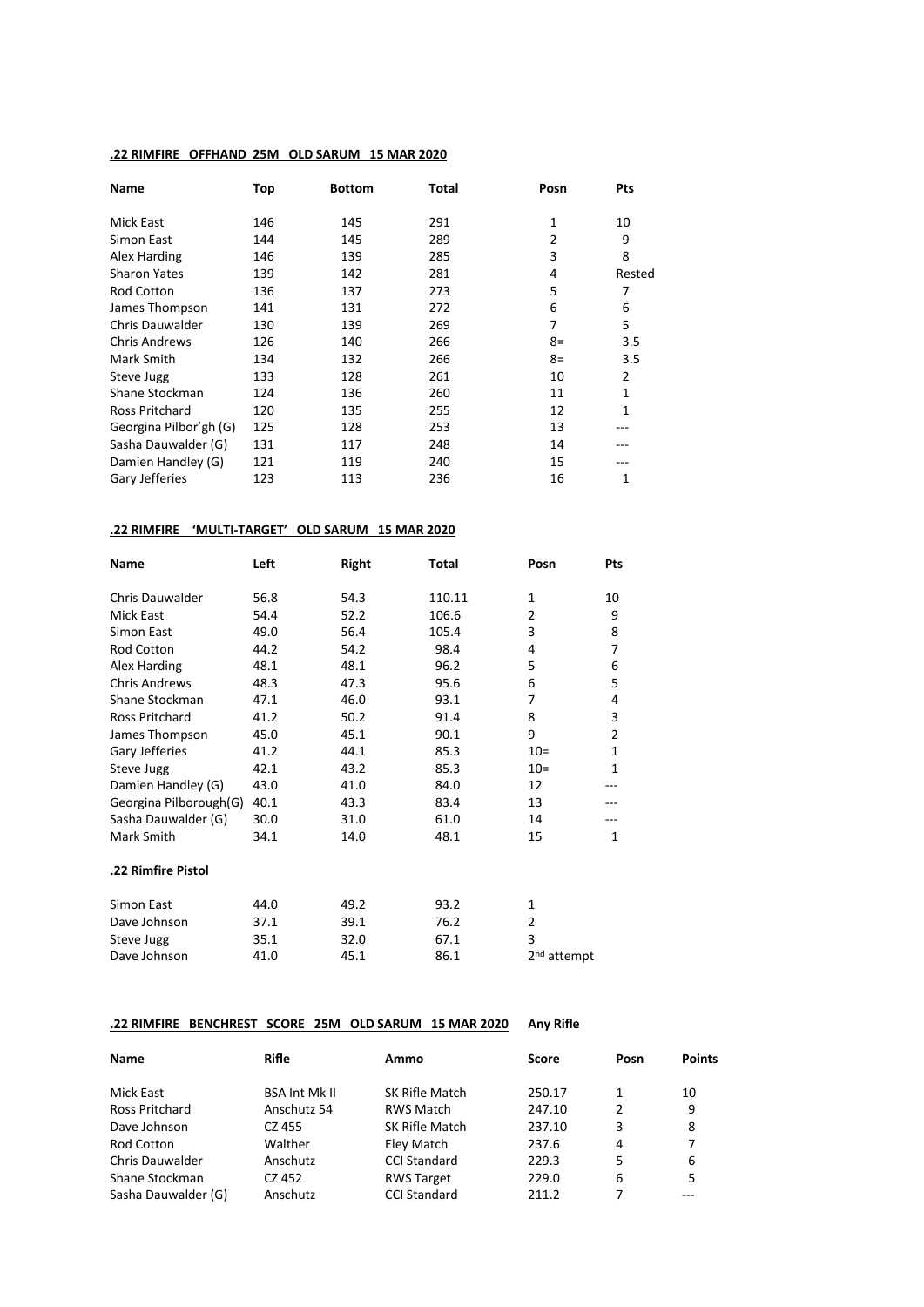## **.22 RIMFIRE OFFHAND 25M OLD SARUM 5 JUL 2020**

| <b>Name</b>            | Top     | <b>Bottom</b> | Total | Posn           | Pts     |
|------------------------|---------|---------------|-------|----------------|---------|
| Mick East              | 145     | 147           | 292   | 1              | 10      |
| <b>Chris Dauwalder</b> | 144     | 143           | 287   | $\overline{2}$ | 9       |
| John Turnham           | 140     | 138           | 278   | 3              | 8       |
| <b>Rod Cotton</b>      | 141     | 135           | 276   | 4=             | 6.5     |
| Shane Stockman         | 135     | 141           | 276   | 4=             | 6.5     |
| <b>Steve Monk</b>      | 136     | 138           | 274   | 6              | 5       |
| Gary Jefferies         | 132     | 140           | 272   | 7              | 4       |
| Alex Harding           | 135     | 136           | 271   | 8              | 3       |
| <b>Chris Andrews</b>   | 132     | 138           | 270   | $9=$           | $1.5\,$ |
| <b>Brian Biggs</b>     | 132     | 138           | 270   | $9=$           | 1.5     |
| Steve West-Thomas      | 137     | 129           | 266   | $11 =$         | 1       |
| James Thompson         | 132     | 134           | 266   | $11 =$         | 1       |
| Andrea Rankin          | 127     | 129           | 256   | $13=$          | 1       |
| Mark Smith             | 124     | 132           | 256   | $13=$          | 1       |
| Jim Walker             | 116(14) | 136(16)       | 252   | 15             | 1       |
| Chris Blackler         | 122     | 127           | 249   | 16             | 1       |

# **.22 RIMFIRE 'AMERICA MATCH' OLD SARUM 5 JUL 2020**

| <b>Name</b>            | Top    | Centre | <b>Bottom</b> | Total | Posn | <b>Pts</b>   |
|------------------------|--------|--------|---------------|-------|------|--------------|
| Mick East              | 97     | 94     | 97            | 288   | 1    | 10           |
| <b>Chris Dauwalder</b> | 96     | 95     | 95            | 286   | 2    | 9            |
| Alex Harding           | 96     | 95     | 88            | 279   | 3    | 8            |
| <b>Rod Cotton</b>      | 93     | 94     | 91            | 278   | 4    | 7            |
| John Turnham           | 91     | 88     | 96            | 275   | 5    | 6            |
| Shane Stockman         | 91     | 88     | 95            | 274   | 6    | 5            |
| <b>Chris Andrews</b>   | 93     | 92     | 88            | 273   | 7    | 4            |
| <b>Steve Monk</b>      | 92     | 88     | 92            | 272   | 8    | 3            |
| Gary Jefferies         | 90     | 92     | 84            | 266   | 9    | 2            |
| <b>Brian Biggs</b>     | 85     | 93     | 81            | 259   | 10   | 1            |
| Steve West-Thomas      | 85     | 81     | 90            | 256   | 11   | 1            |
| James Thompson         | 87     | 83     | 85            | 255   | 12   | 1            |
| Chris Blackler         | 82     | 85     | 83            | 250   | 13   | 1            |
| Jim Walker             | 99(12) | 23(3)  | 124(15)       | 246   | 14   | 1            |
| Mark Smith             | 86     | 63     | 75            | 224   | 15   | $\mathbf{1}$ |
| Jim Walker             | 69     | 73     | 75            | 217   | C/F  |              |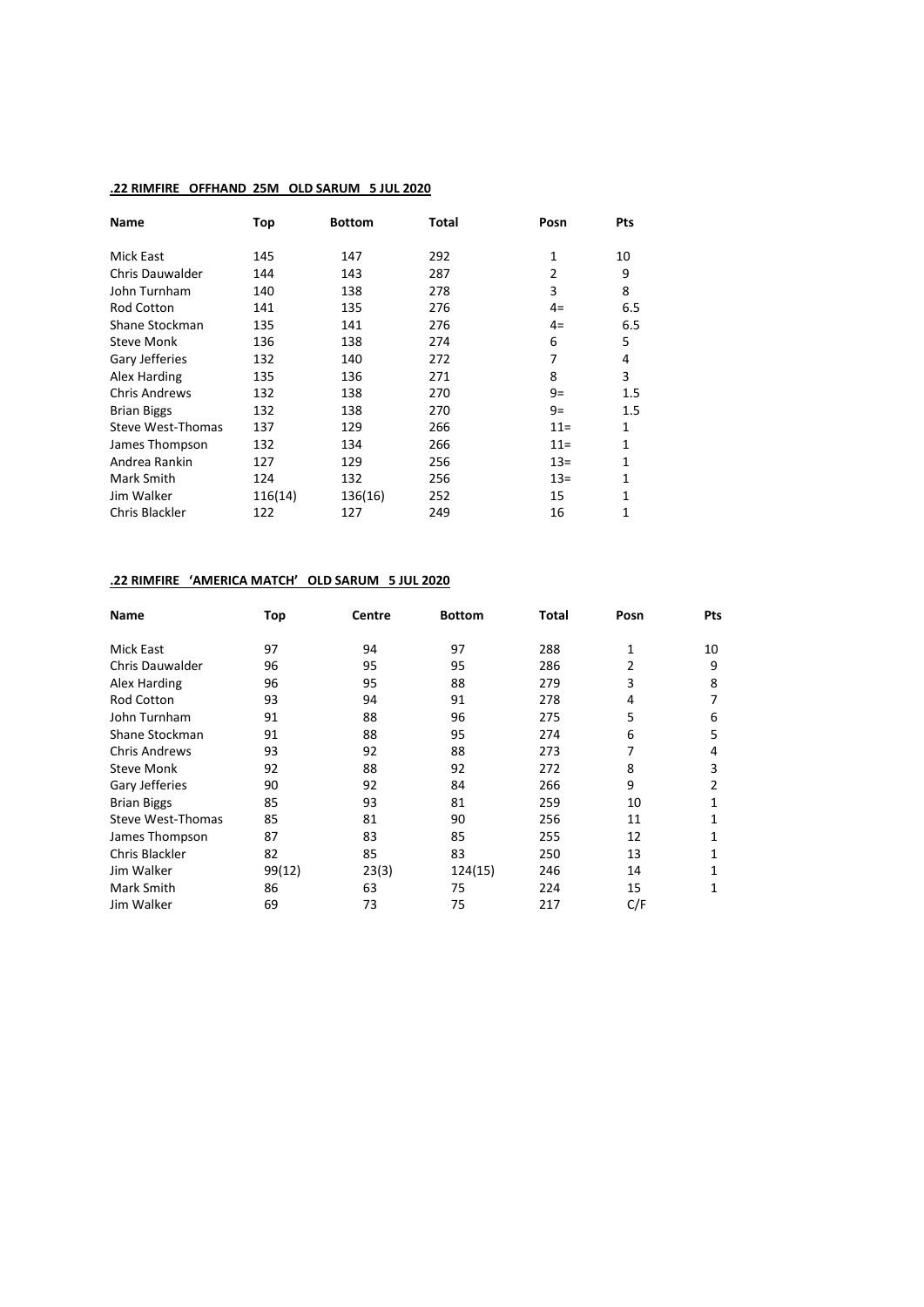# **GALLERY RIFLE (CF) OFFHAND 25M OLD SARUM 12 JUL 2020**

| <b>Name</b>            | Top     | <b>Bottom</b> | Total | Posn           | Pts            | <b>Sights</b> |
|------------------------|---------|---------------|-------|----------------|----------------|---------------|
| Mick East              | 142     | 144           | 286   | $\mathbf{1}$   | 10             | Iron          |
| <b>Mick East</b>       | 138     | 142           | 280   | 2              | ---            | Scope         |
| <b>Chris Dauwalder</b> | 136     | 138           | 274   | 3              | 9              | Scope         |
| Chris Blackler         | 136     | 133           | 269   | 4              | 8              | Scope         |
| Lee Tapper             | 129     | 137           | 266   | 5              | 7              | Iron          |
| <b>Brian Biggs</b>     | 139(16) | 124(14)       | 263   | $6=$           | 5              | Scope         |
| Simon Lagden           | 134     | 129           | 263   | $6=$           | 5              | Scope         |
| John Turnham           | 133     | 130           | 263   | $6=$           | 5              | Iron          |
| Jim Walker             | 130     | 131           | 261   | 9              | .22 r/f        | Scope         |
| Steve Jugg             | 126     | 134           | 260   | 10             | 3              | Scope         |
| Rod Cotton             | 130     | 128           | 258   | 11             | $\overline{2}$ | Iron          |
| James Thompson         | 114     | 125           | 239   | 12             | 1              | <b>Iron</b>   |
| <b>Chris Dauwalder</b> | 115     | 110           | 225   | 13             | 1              | Iron          |
| Jim Walker             | 92      | 84            | 176   | 14             | 1              | Iron          |
| <b>Iron Sights</b>     |         |               |       |                |                |               |
| <b>Mick East</b>       | 142     | 144           | 286   | $\mathbf{1}$   | 10             |               |
| Lee Tapper             | 129     | 137           | 266   | $\overline{2}$ | 9              |               |
| John Turnham           | 133     | 130           | 263   | 3              | 8              |               |
| <b>Rod Cotton</b>      | 130     | 128           | 258   | 4              | $\overline{7}$ |               |
| James Thompson         | 114     | 125           | 239   | 5              | 6              |               |
| <b>Chris Dauwalder</b> | 115     | 110           | 225   | 6              | 5              |               |
| Jim Walker             | 92      | 84            | 176   | 7              | 4              |               |

#### **GALLERY RIFLE (CF) 'MULTI-TARGET' OLD SARUM 12 JUL 2020**

| Name                   | Left | Right | <b>Total</b> | Posn                    | Pts            | <b>Sights</b>  |
|------------------------|------|-------|--------------|-------------------------|----------------|----------------|
| Chris Dauwalder        | 57.6 | 60.9  | 117.15       | 1                       | 10             | Scope          |
| Chris Blackler         | 57.6 | 54.2  | 111.8        | $\overline{2}$          | 9              | Scope          |
| <b>Mick East</b>       | 58.4 | 51.3  | 109.7        | 3                       | 8              | Iron           |
| <b>Mick East</b>       | 56.3 | 52.3  | 108.6        | 4                       | ---            | Scope          |
| Jim Walker             | 45.1 | 55.2  | 100.3        | 5                       | $\overline{7}$ | Iron           |
| <b>Rod Cotton</b>      | 50.2 | 49.3  | 99.5         | 6                       | 6              | Iron           |
| Simon Lagden           | 51.3 | 40.0  | 91.3         | $\overline{7}$          | 5              | Scope          |
| James Thompson         | 38.0 | 48.0  | 86.0         | 8                       | 4              | Iron           |
| Mark Smith             | 47.3 | 33.1  | 80.4         | 9                       | 3              | LBR            |
| <b>Chris Dauwalder</b> | 45.2 | 23.0  | 68.2         | 10                      |                | Iron           |
| Chris Blackler         | 55.2 | 55.1  | 110.3        | 2 <sup>nd</sup> attempt |                | Scope          |
| Simon Lagden           | 50.2 | 53.1  | 103.3        | 2 <sup>nd</sup> attempt |                | Scope          |
| Jim Walker             | 48.2 | 43.1  | 91.3         | 2 <sup>nd</sup> attempt |                | Iron           |
| Jim Walker             | 44.0 | 48.2  | 92.2         | 3rd attempt             |                | Iron           |
| <b>Iron Sights</b>     |      |       |              |                         |                |                |
| <b>Mick East</b>       | 58.4 | 51.3  | 109.7        | $\mathbf 1$             | 10             |                |
| Jim Walker             | 45.1 | 55.2  | 100.3        | $\overline{2}$          | 9              |                |
| Rod Cotton             | 50.2 | 49.3  | 99.5         | 3                       | 8              |                |
| James Thompson         | 38.0 | 48.0  | 86.0         | 4                       | 7              |                |
| Chris Dauwalder        | 45.2 | 23.0  | 68.2         | 5                       | 6              |                |
| Jim Walker             | 48.2 | 43.1  | 91.3         | 2 <sup>nd</sup> attempt |                |                |
| Jim Walker             | 44.0 | 48.2  | 92.2         | 3rd attempt             |                |                |
| .22 rimfire - Pistol   |      |       |              |                         |                |                |
| Steve Jugg             | 51.1 | 49.3  | 100.4        | 1                       | 10             | <b>Red Dot</b> |
| <b>Mick East</b>       | 43.1 | 49.3  | 92.4         | $\overline{2}$          | 9              | Red Dot        |
| Mark Smith             | 47.3 | 30.1  | 77.4         | 3                       | 8              |                |
| Rod Cotton             | 34.0 | 38.0  | 72.0         | 4                       | $\overline{7}$ | Iron           |
| Steve Jugg             | 50.0 | 51.3  | 101.3        | 2 <sup>nd</sup> attempt |                | <b>Red Dot</b> |